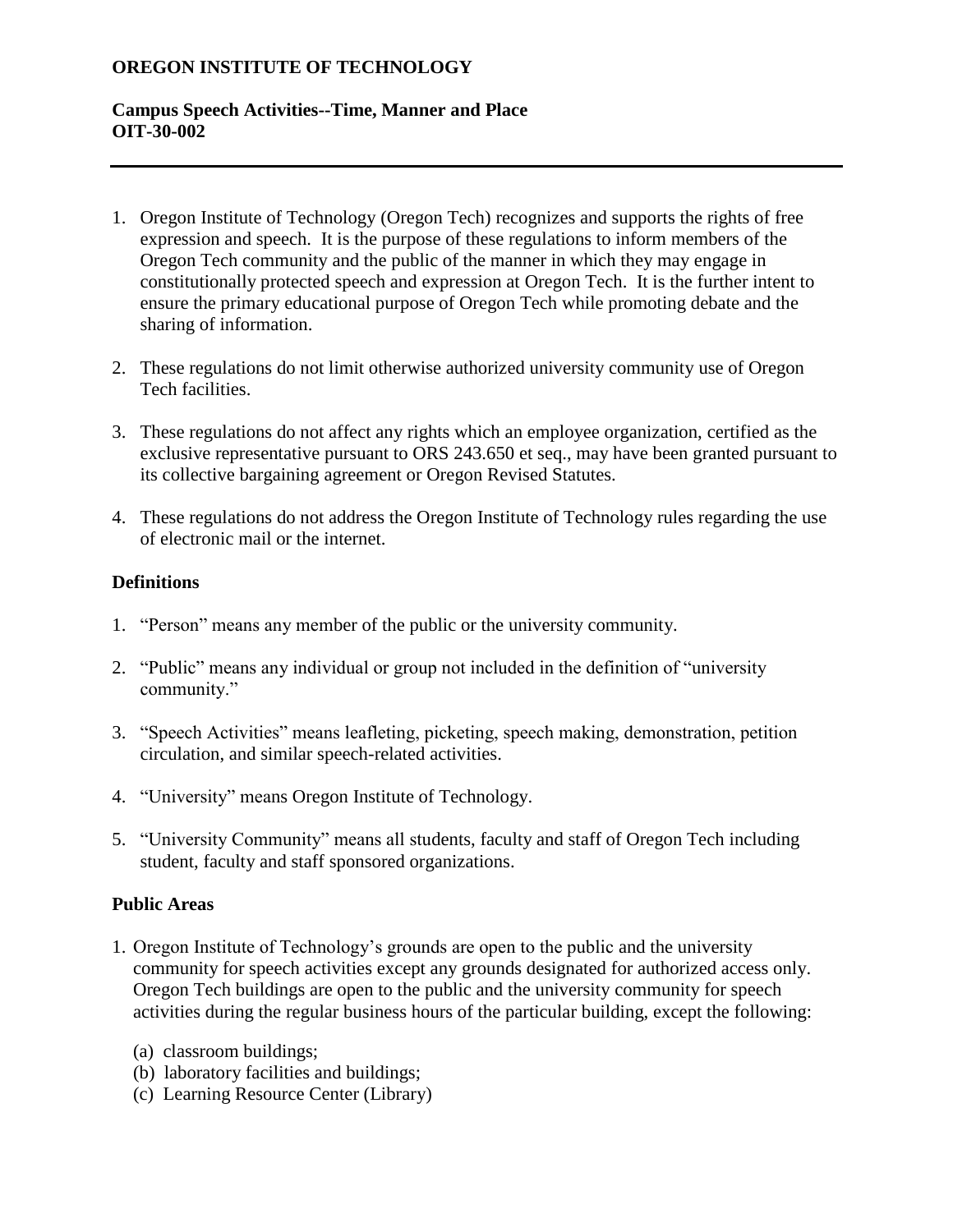- (d) Physical Education Building
- (e) any area or building designated for authorized access only.
- 2. Speech activities in the Residence Hall may be regulated by the Director of Housing and Residence Life in consultation with appropriate student residence associations. Such regulations shall be content neutral.

#### **Access, Traffic and University Business not to be Impeded**

- 1. No speech activities shall impede pedestrian and vehicular traffic nor unreasonably disrupt regular or authorized activities in classrooms, offices, laboratories and other Oregon Tech facilities or grounds. The Vice President for Finance and Administration may require any speech activity to be conducted 15 feet or more from any exit, entrance, staircase, parking lot or roadway if necessary to allow access.
- 2. No speech activities shall be conducted at a volume which unreasonably disrupts the normal use of classrooms, offices and laboratories.
- 3. The Vice President for Finance and Administration may designate the portion of a street and the time of day during which a street is not available for speech activities in order to meet traffic, emergency access, and public transit needs.

#### **Notification**

- 1. In order to allow scheduling and to assure public safety, persons desiring to picket or demonstrate are encouraged to notify the appropriate Oregon Tech official at least 24 hours in advance.
- 2. The officials and offices to be notified are:
	- (a) College Union: Vice President for Student Affairs
	- (c) All other areas: Vice President for Finance and Administration

# **Campus Mail System**

In addition to mail delivered through the U.S. Postal System, Oregon Tech mailboxes may be used for the distribution of material related to university business. The SIEU/OPEU, Local 503 is not a university organization and therefore is not allowed to use Oregon Tech mailboxes.

#### **Use of Tables, Carts, Booths and Similar Structures**

1. Tables, carts or booths or similar structures may be set out and used on campus only as provided in this rule.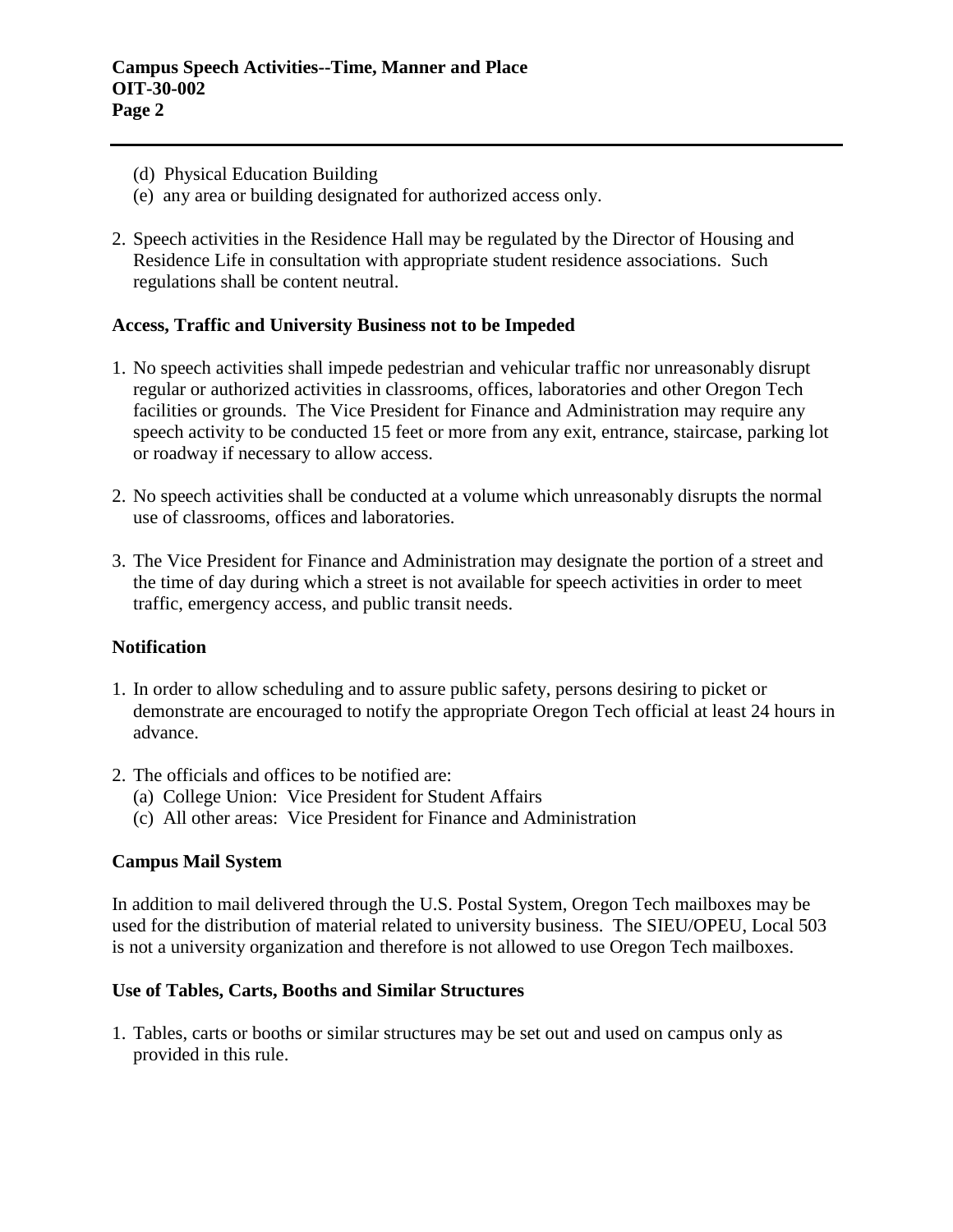- 2. Except as provided in section (3) of this rule, use of a table, cart, booth or similar structure on campus for informational, non-profit, commercial, or any other purposes, must be sponsored by a recognized student organization or university department, or a faculty or staff organization:
	- (a) Recognized student organizations must register the activity with the university through the ASOIT office in the College Union. Student members of the organization shall conduct all activity. If sales result, gross receipts must be deposited in a university account in accordance with Oregon Tech policies and procedures. Student activities and the recognized student group shall establish the time period during which the sponsored use may take place;
	- (b) Oregon Tech department or faculty/staff organization sponsored uses must be scheduled with the CU Information desk. Faculty or staff members (or students) of the sponsoring department or organization must conduct all activity. The CU Information desk shall establish the time period during which the use may take place;
	- (c) Users may provide their own tables, carts, or booths, or reserve tables through the College Union. The College Union will determine the location;
- 3. Nothing in this policy is intended to authorize:
	- (a) Sale of products or food on campus in conflict with existing exclusive contracts for similar merchandise or services;
	- (b) Uses in conflict with the Oregon Tech catering policy guidelines.
- 4. It is the responsibility of the user to acquire any necessary state, county, or municipal licenses.

#### **Administrative Interpretation**

Any person may request from the Vice President for Finance and Administration or Vice President of Student Affairs an interpretation of any provisions of these regulations which he or she finds unclear or believes to have been misapplied.

#### **Authorized Exceptions**

The Vice President for Finance and Administration may authorize speech activities which are determined not to cause disruption of campus activities despite a literal violation of these regulations. Such determinations shall be made without consideration of the content or message of the speech activities.

**Enforcement**